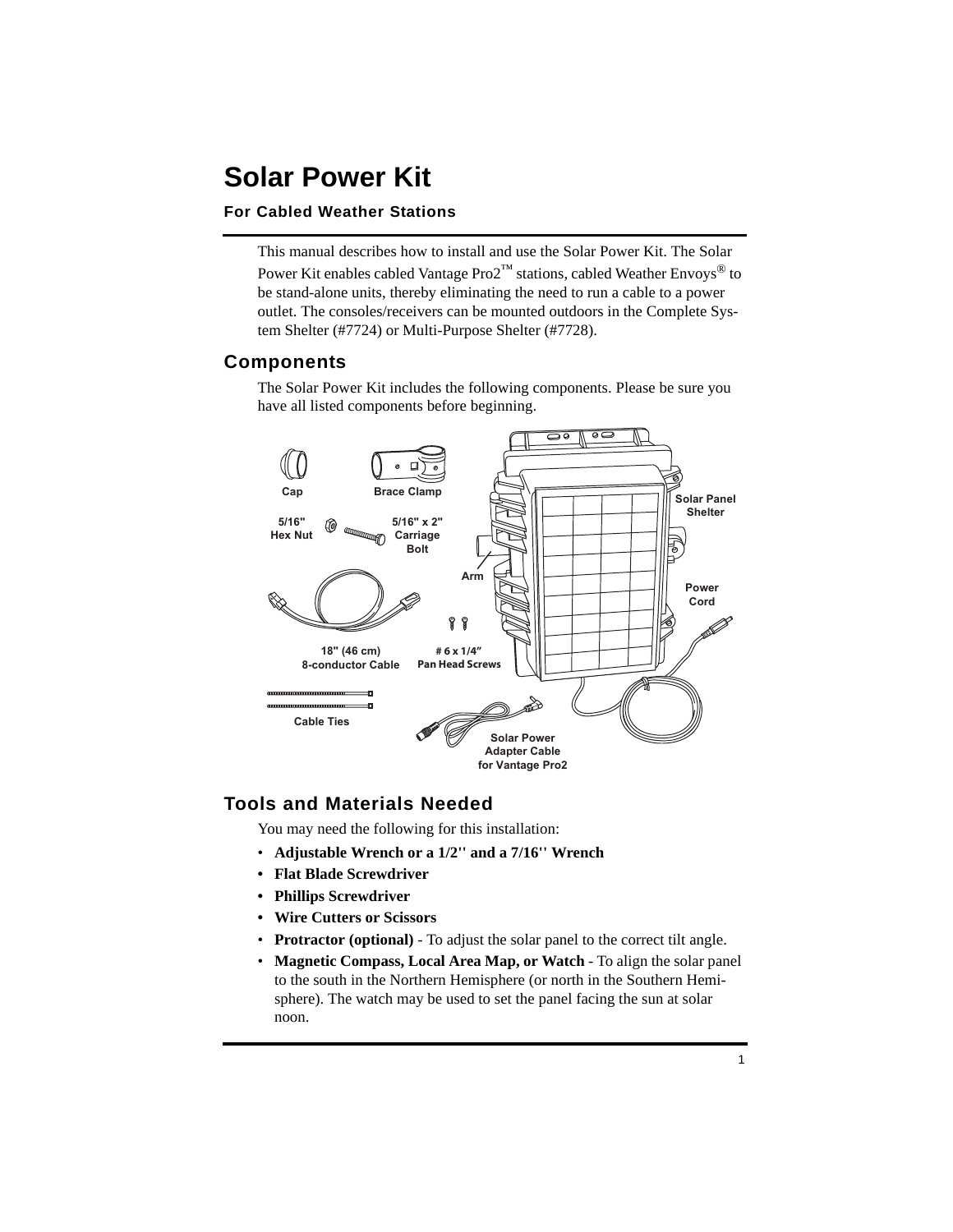# **Location Tips**

The following tips should help you find the best possible location and position for your Solar Power Kit. If necessary, you may have to reposition your station to permit the solar panel sufficient access to the sun's rays.

- The solar panel works best when the surface of the panel receives full sunlight.
- Mount the panel away from fences, buildings, trees or other obstructions that may cast shadows over the panel.
- The panel should be mounted facing south in the Northern Hemisphere and north in the Southern Hemisphere for maximum sun exposure.

## **Mounting the Solar Power Kit With Vantage Pro2 Stations**

Most people mount the Solar Power Kit on the galvanized steel tube in the Mounting Pole Kit (#7717) or Mounting Tripod (#7716) that is used to mount the weather station. For tripod installation, refer to your tripod manual (if necessary). The following are examples of different Solar Power Kit assemblies, one on a tripod, another mounted to a fence or post, using the Vantage Pro2 console and Weather Envoy. See the examples in the following pages for sample mounting options:



Sample Installation with Envoy and Tripod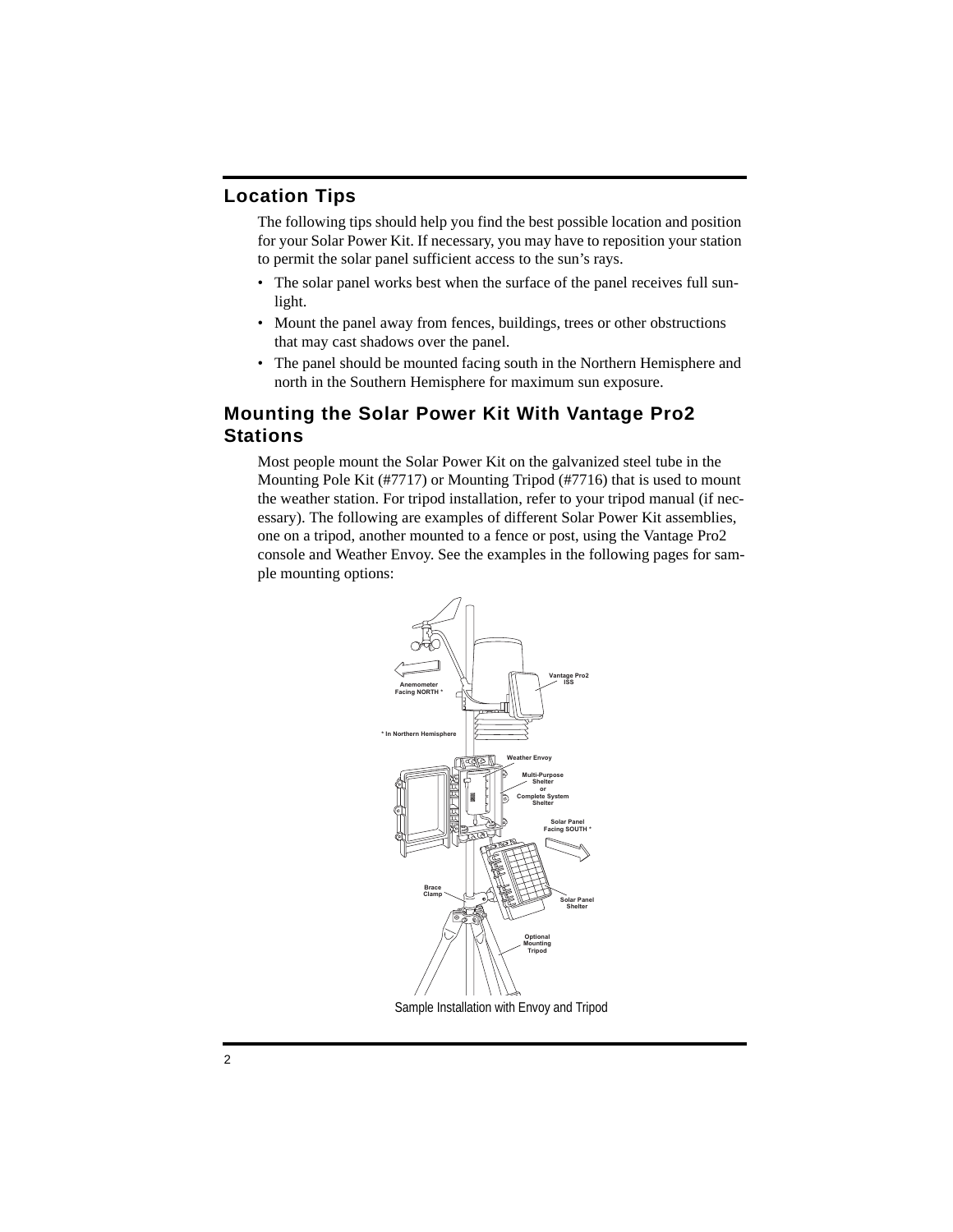

Sample Installation With Console and Mounting Pole on a Fence or Post

1. Mount the ISS and desired shelter, if not already mounted.

Refer to the ISS weather station or other weather station installation manual for instructions. Refer to the Complete System Shelter or Multi-Purpose Shelter for instructions on mounting and installing your console or Weather Envoy. If you are mounting the station on a fence, make sure the steel tube is on the side of the fence that receives the most sun (i.e., the southern side in the Northern Hemisphere or the northern side in the Southern Hemisphere).

- 2. Loosen the screws and saddles that hold the steel tube to the post. Loosen the screws enough to allow the steel tube to sit about 1/16" away from the wall so that the brace clamp (for the solar power kit arm) has room to clasp around the tube.
- 3. Identify where you want to position the solar power kit before you install it. For additional structural support, rest the arm on the lower mounting pole saddle or tripod collar.
- 4. Attach the brace clamp loosely to the mounting pole and insert the arm.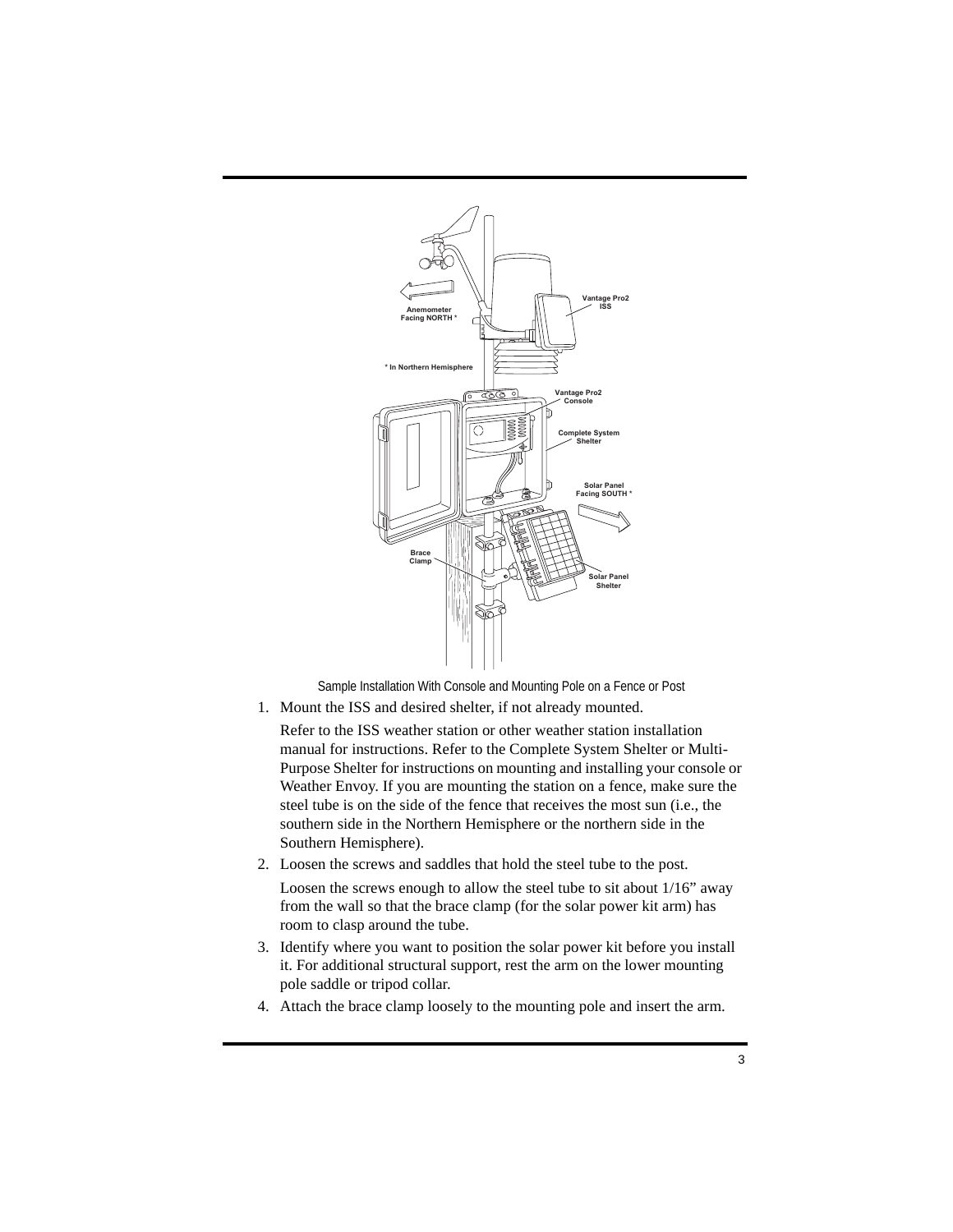- 5. Assemble the brace clamp and loosely fasten it to the mounting pole.
- 6. While gripping the mounting pole/tripod end of the brace clamp with one hand, slide the arm in as shown below with your other hand and tighten.

The kit can be positioned to face in any direction depending on which end of the arm you insert into the brace clamp

7. Position the solar panel so that it can retain the maximum solar exposure.

The optimum tilt angle for the panel (measured from the horizontal) is determined by the site latitude. See Table 1 for tilt recommendations.



Table 1: Solar Panel Tilt Recommendations

| <b>Site Latitude</b>         | <b>Recommended Tilt Angle</b> |
|------------------------------|-------------------------------|
| $0^\circ$ to $4^\circ$       | $10^{\circ}$                  |
| $5^\circ$ to $20^\circ$      | latitude + $5^\circ$          |
| $21^{\circ}$ to $45^{\circ}$ | latitude + $10^{\circ}$       |
| $46^{\circ}$ to $65^{\circ}$ | latitude + $15^\circ$         |
| $65^\circ$ to $75^\circ$     | $80^{\circ}$                  |

Using a protractor, adjust the tilt angle of the panel until the angle the panel makes with the horizontal matches the recommended tilt angle.

- 8. Tighten the brace clamp using a wrench.
- 9. Re-tighten the screws that hold the mounting pole to the post.
- 10. Fit the end cap onto the exposed end of the Solar Power Kit arm.

## **Connecting the Cables - Cabled Vantage Pro2, Cabled Weather Envoy**

- 1. If using a Multi-Purpose Shelter, open the shelter by using a flat head screwdriver on the two 10-32 flat head screws. If using a Complete System Shelter, unlatch the two latches on the side of the shelter.
- 2. Mount the console on the inside of the Complete System Shelter or the Envoy on the inside of the Multi-Purpose Shelter as shown on the following page. If you prefer to mount your console or Envoy elsewhere, see your owner's or shelter's installation manual for instructions and considerations.
- 3. Remove the protective vinyl cap from the power cord plug.
- 4. Connect the power cord adapter to the solar kit power chord.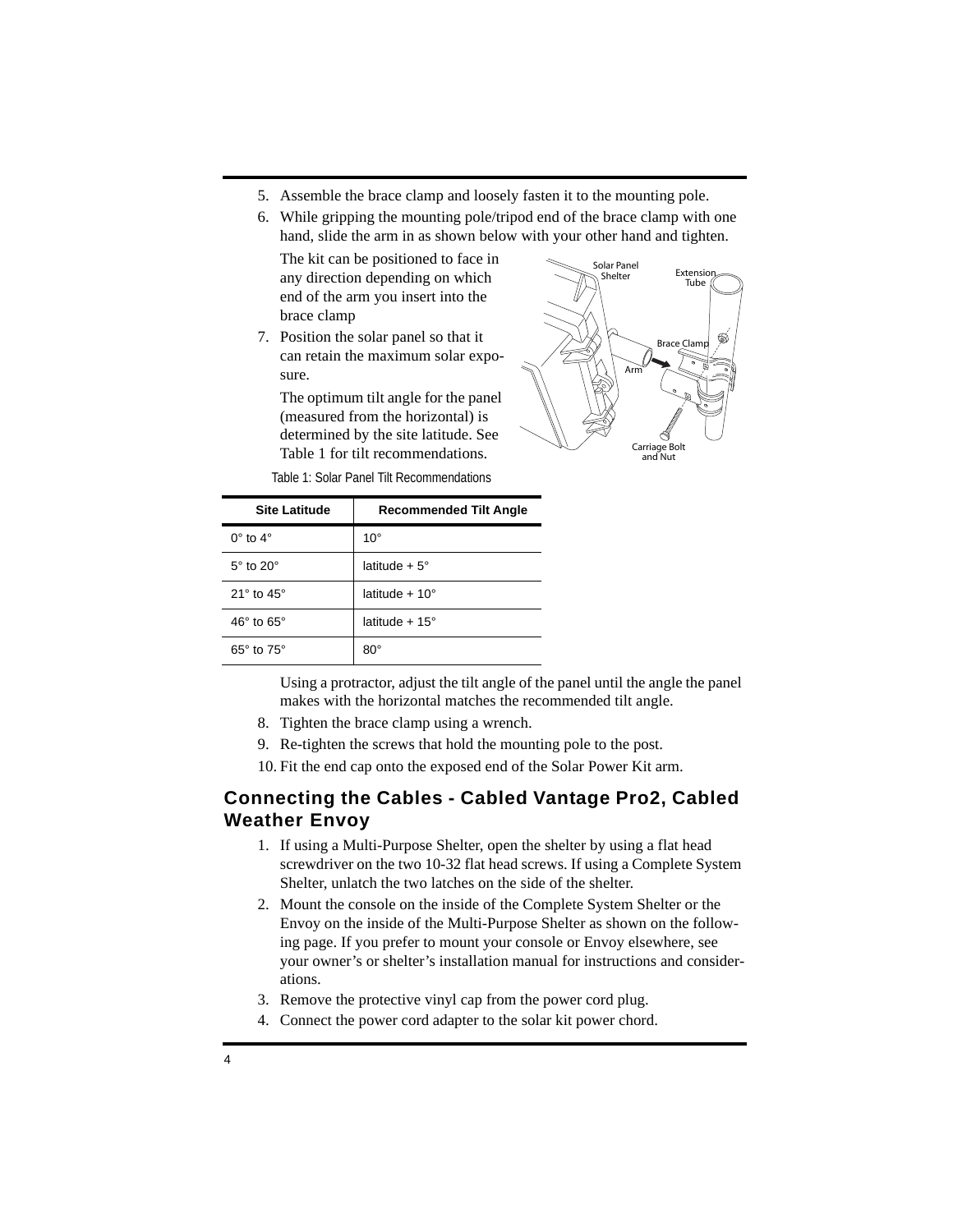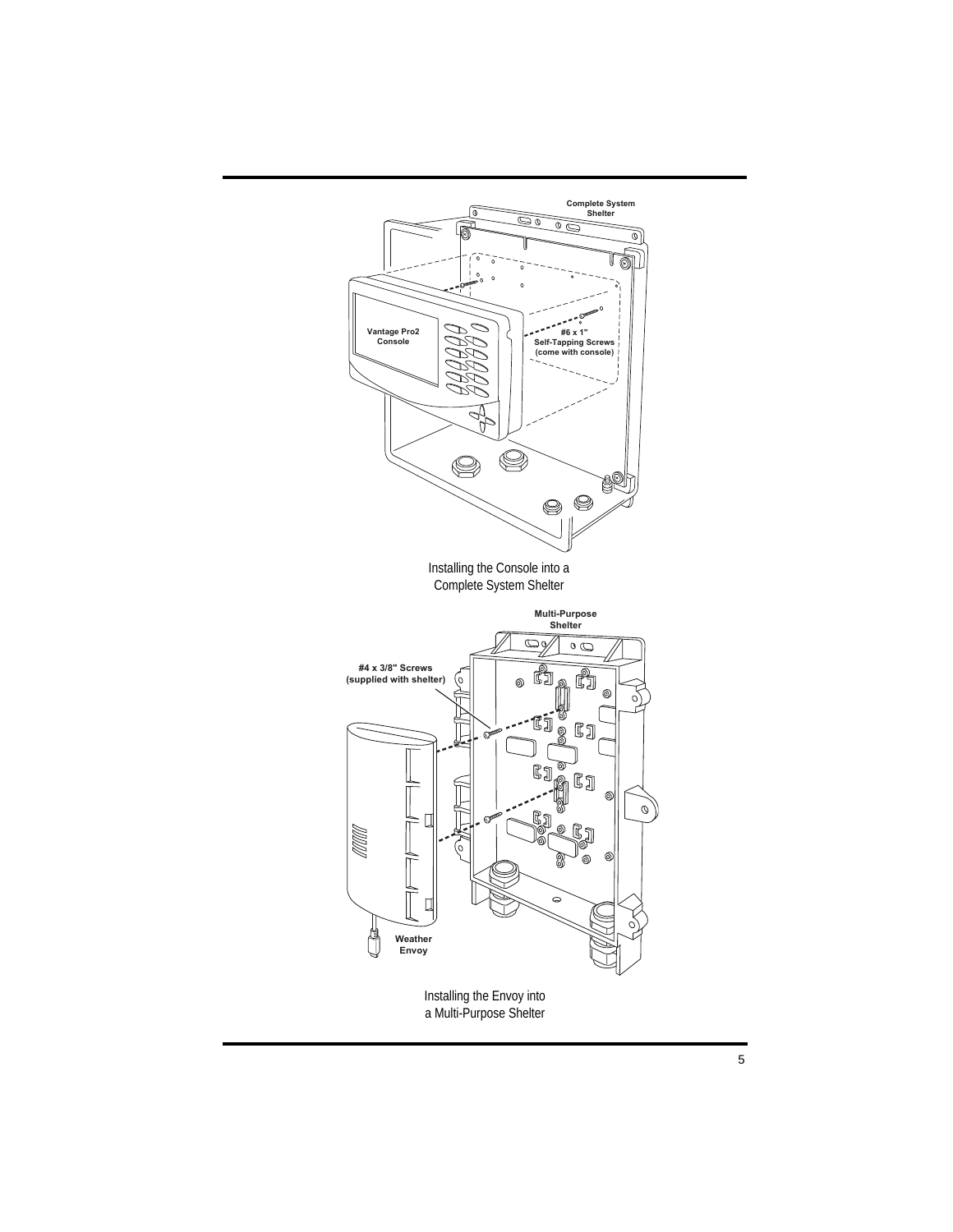- 5. Run the power cord from the kit up through one of the shelter openings at the bottom of the Complete System Shelter or Multi-Purpose Shelter.
- 6. Plug it into the console or Envoy's POWER slot. The console should beep three times within 10 seconds if the console is working properly. The Weather Envoy should beep twice within 10 seconds if the Envoy is working properly. The Envoy or console should beep three times within 20 seconds if it is connected to a computer with WeatherLink installed.
- 7. Check all of the readings on your display to be sure they display correctly. Consult your owner's manual for instructions on displaying the various readings. Spin the wind cups, move the wind vane, and tip the rain bucket to verify wind speed and direction and rainfall readings. If the console is receiving power but is having problems reading the



Connecting the Solar Power Cable |to the Console



Connecting the Solar Power Cable to the Weather Envoy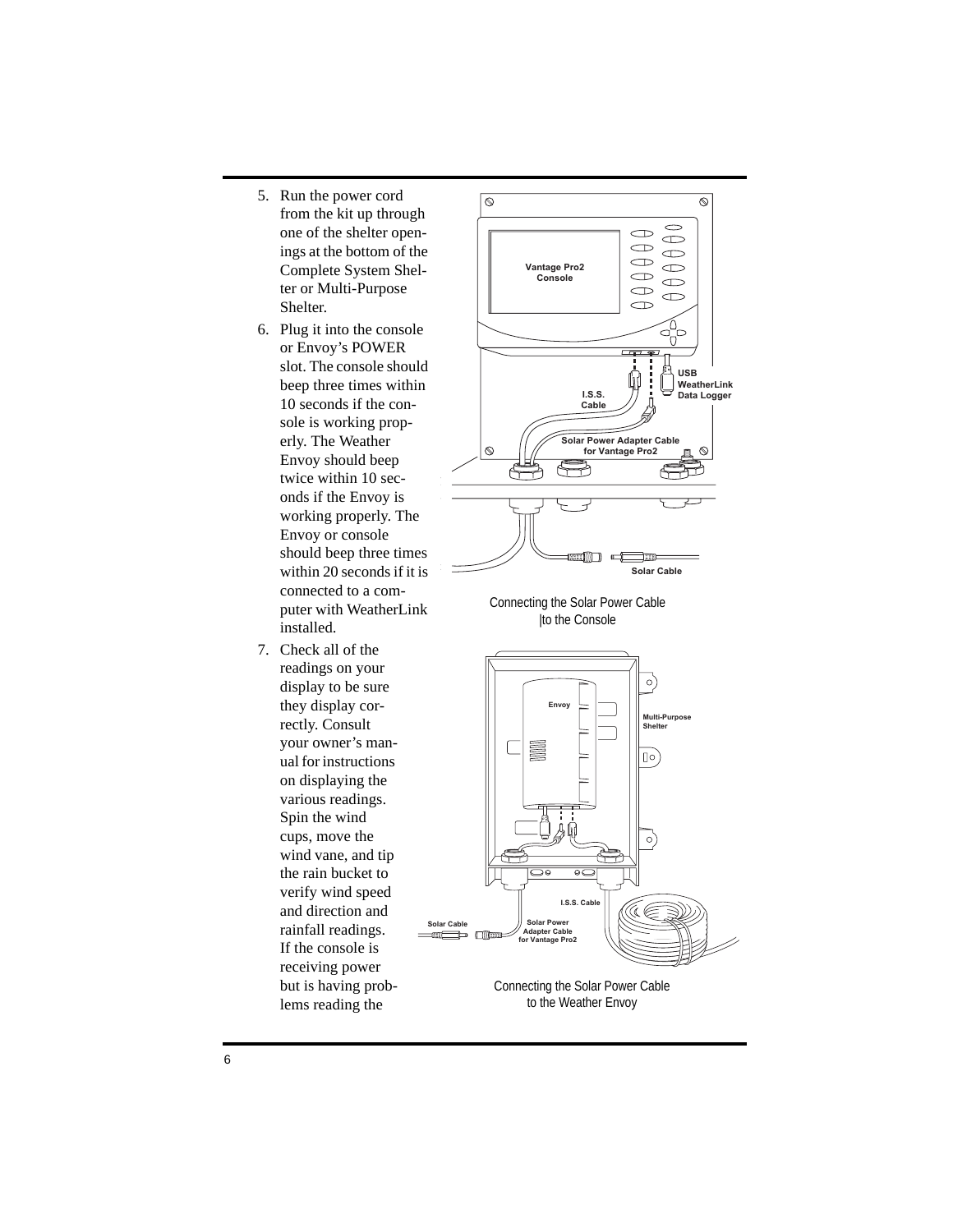sensors, please refer to your owner's manual. If your Envoy is connected to a computer, open WeatherLink and check the Bulletin feature to check the readings.

- 8. If everything is working properly, close the Complete System Shelter door and re-latch the latches or close the Multi-Purpose Shelter door and tighten the screws.
- 9. To avoid wind damage, stuff any extraneous cable length back into the shelter and use the two cable ties provided to strap any exposed cables to the mounting pole (or tripod). You have completed the installation.

### **Understanding the Solar Power Kit**

Aside from the installation hardware, the kit consists of three key elements:

- **Solar Panel** Converts solar energy to electrical energy. The unit provided is rated at 2.5 Watts. It provides about 300 mA of current in bright sunshine  $(1000 \text{ W/m}^2)$ . In 2 hours it will provide enough power to operate a cabled console or Envoy station for 48 hours. You can clean the solar panel with water spray, or with a soft cloth and soapy water followed by a clean water rinse.
- **Battery** The kit is designed to use the 12 Amp-Hour battery provided, but any 6-volt rechargeable battery may be used. The 12-Amp-Hour battery, when fully charged, can supply power to a cabled Vantage Pro2 station or Weather Envoy station for 12 months assuming an average temperature of 68°F (20°C), or 10 months at 32°F (0°C), or 8 months at -4°F (-20°C).
- Note: The battery is sealed, but it should be assumed that it (and any other rechargeable battery) is capable of generating flammable gas. The battery should be located in a vented space, if possible. No spark, flame, or lighted cigarette should be allowed in the vicinity.
	- **Regulator Circuit** In order to increase the efficiency and life of the battery, the circuit limits the voltage to which the battery is charged, and it adjusts this voltage according to the temperature at the rate of negative 7.5 mV per °C. This ensures that the battery is fully charged for the conditions, but never over-charged.

### **Troubleshooting Guide**

While the weather station and Solar Power Kit combination is designed to provide years of trouble-free operation, occasional problems may arise. If you experience a problem, please check the troubleshooting tips below before calling technical support.

Console locks up during power up or a power surge:

Insufficient power during power up or a power surge may cause the console to lock up. If this occurs, remove all power by disconnecting the solar power cord and batteries. Wait for 1 minute with all of the power removed. Then re-connect the solar power cord and listen for two or three beeps within 10 seconds. Once you receive the final beep, put the console back